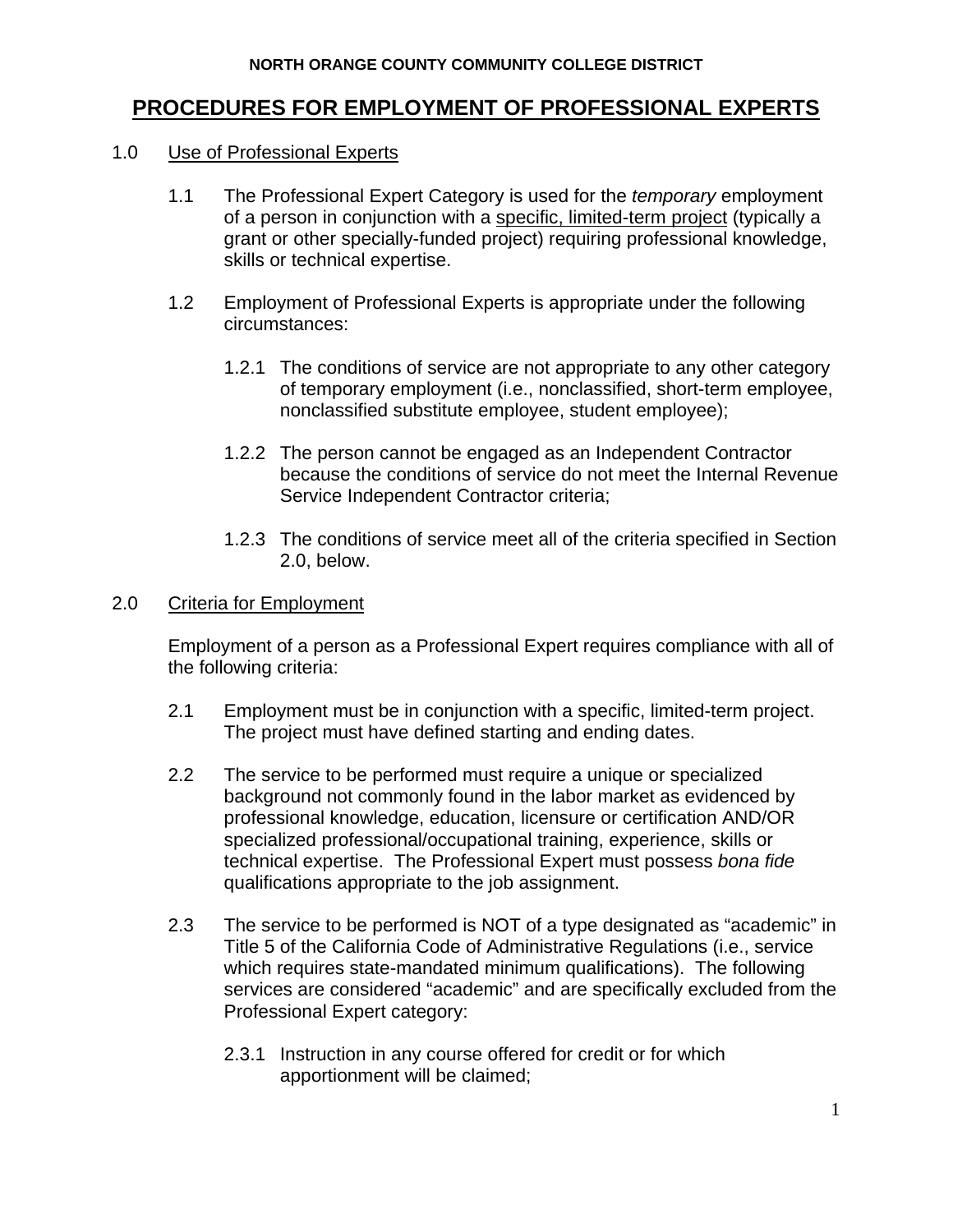- 2.3.2 Related academic student support services (e.g., counseling, EOPS and DSPS services).
- 2.4 The service to be performed is NOT materially the type of work that would be performed by a classified position within the District. Examples of classified duties excluded from the Professional Expert category include, but are not limited to, the following:
	- 2.4.1 Secretarial/Clerical (e.g., Office Assistant; Office Manager);
	- 2.4.2 Instructional Aide/Assistant; Lab Clerk/Aide/Technician;
	- 2.4.3 Accounting/Fiscal (e.g., Account Clerk, Records Clerk);
	- 2.4.4 Maintenance & Operations.

## 3.0 Conditions of Employment

## 3.1 Terms of Employment

Professional Experts are temporary employees. They are employed on an "as needed" basis, subject to termination at will by either the District or the employee.

- 3.2 Period of Employment
	- 3.2.1 The requested period of employment must be for the actual period of time during which services are required, not to exceed the project termination date or the end of the current fiscal year, whichever occurs first. **The maximum period of employment as a Professional Expert during any fiscal year is 38-1/2 weeks, including all time employed during the fiscal year as a Shortterm Employee, Substitute Employee, or Student Employee.** Employment will be automatically terminated if this limit is exceeded. Regular and contract faculty who perform services as professional experts are exempt from the 38-1/2 week limitation.
	- 3.2.2 All calendar days during specified employment period as a Professional Expert will count toward the specified employment limit, irrespective of the number of days worked during the employment period or the number of hours worked per day.
	- 3.2.3 Extensions of employment may be granted upon sufficient justification, provided the cumulative employment during any fiscal year does not exceed 38-1/2 weeks.
- 3.3 Employment Limitations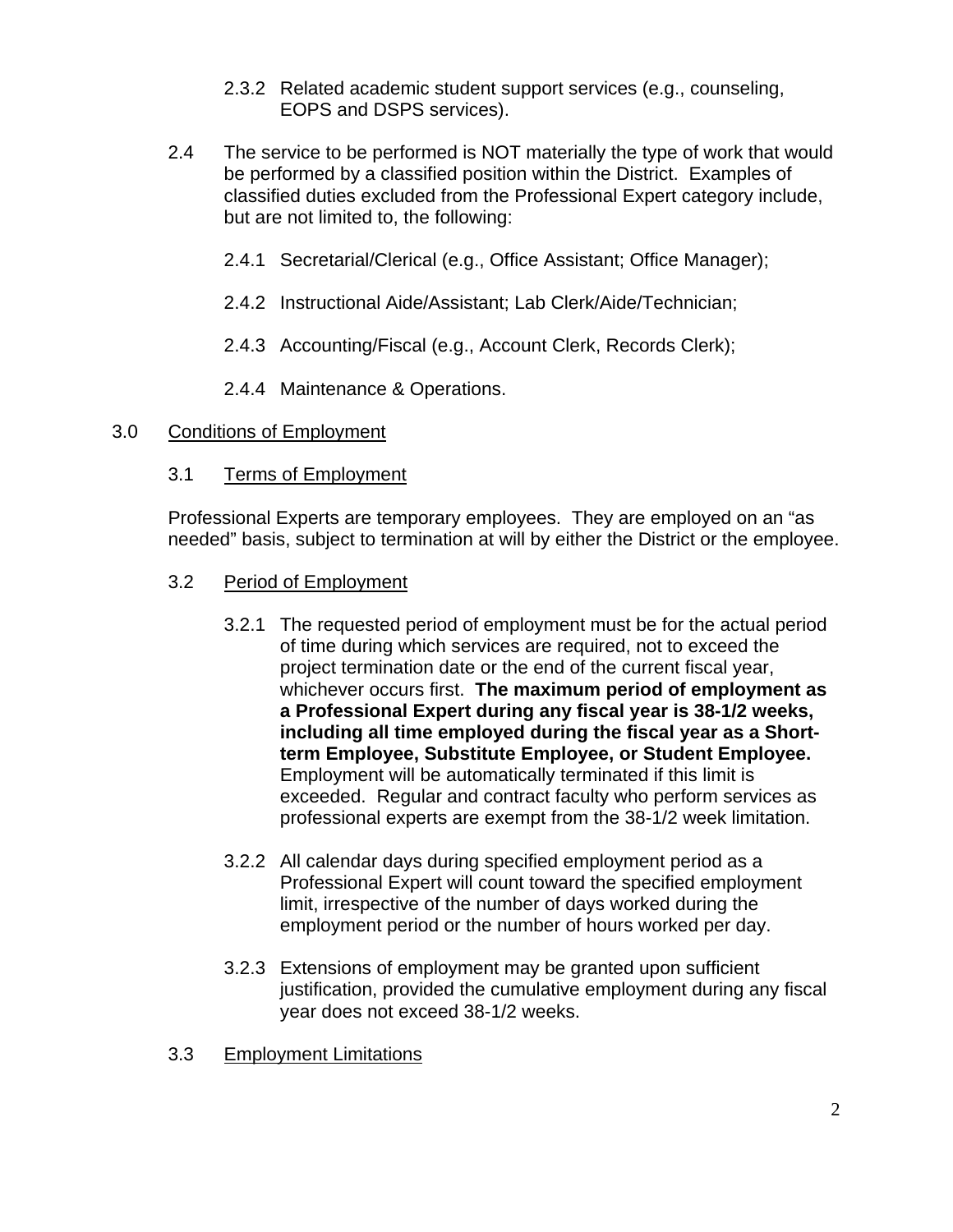- 3.3.1 Employment during any period of service as a Professional Expert is limited to work under the direction of one immediate management supervisor.
- 3.3.2 A person serving as a Short-term Employee, Substitute Employee, or Student Employee may not be concurrently employed as a Professional Expert.
- 3.3.3 If approved by the Vice Chancellor/designee, a person serving as an adjunct faculty employee may be concurrently employed as a Professional Expert provided the combined academic and Professional Expert assignments during the semester/term do not exceed the equivalent of a sixty-seven (67%) load. Professional Expert employment of adjunct faculty is strictly limited to the maximum number of hours per week authorized by the District Office of Human Resources.

# 4.0 Compensation

- 4.1 Professional Experts will be compensated at the appropriate hourly rate according to the *Professional Expert Rate Schedule*, for the actual hours of service rendered in performance of the specified duties.
- 4.2 Professional Experts will NOT be compensated for preparation or training required to meet the professional qualifications necessary to perform their duties.
- 4.3 Persons employed as Professional Experts are not eligible to participate in the District's Health and Welfare plan or optional fringe benefit plan in conjunction with their employment as a Professional Expert.
- 4.4 Persons employed as Professional Experts do not receive paid sick leave, paid holidays, paid vacation days, or paid leaves of absence in conjunction with their employment as a Professional Expert.
- 4.5 No retroactive pay-rate or job classification changes will be permitted. Any change in the terms and conditions of employment will require termination of the original employment agreement and submission of a new request for employment.

## 5.0 Employment Procedure

5.1 The following are to be submitted to the District Office of Human Resources after approval by the campus president or designee:

| • Completed | REQUEST TO EMPLOY PROFESSIONAL EXPERT      | (FORM PE1) |
|-------------|--------------------------------------------|------------|
| • Completed | PROFESSIONAL EXPERT AGREEMENT              | (FORM PE2) |
| • Completed | EMPLOYMENT STATUS & RETIREMENT INFORMATION | (FORM PE3) |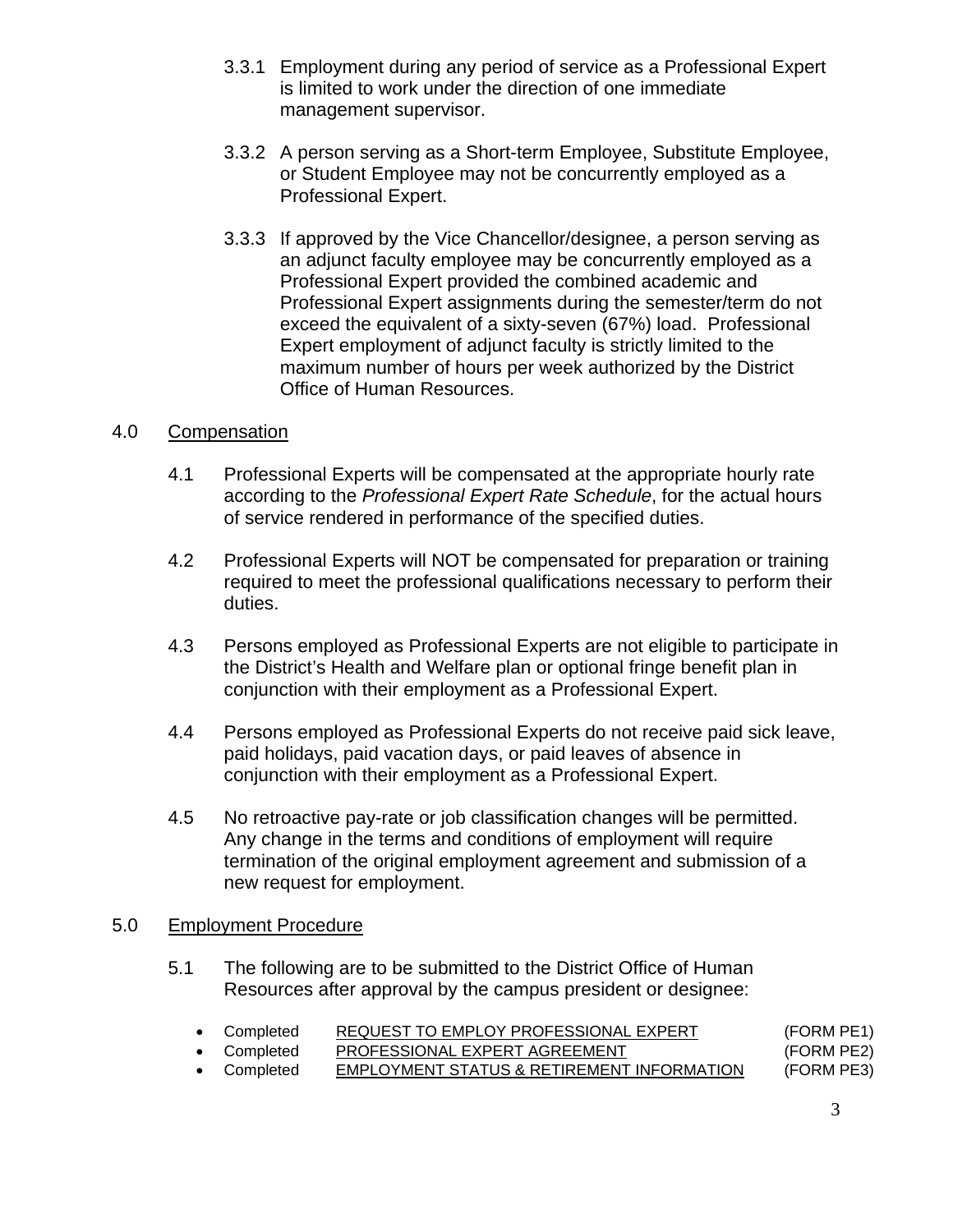- Documentation of Professional Expert qualifications (resume, transcripts, certificates, professional licenses, etc.)
- 5.2 For applicants with no prior District employment status, or who have not been employed by the District within the last eighteen months, the following documentation must accompany the above:
	- Completed I-9 and W-4
	- Signed Oath of Allegiance
	- Photocopy of Social Security Card
	- Photocopy of Valid Driver's License

If the employee will be working on more than one project or performing more than one Professional Expert job classification in conjunction with a project, a separate Form PE1 and Form PE2 must be submitted for each project and job classification to be performed.

The immediate management supervisor is to provide the employee with a copy of the PROFESSIONAL EXPERT AGREEMENT (FORM PE2).

## **EMPLOYEES ARE NOT TO BEGIN WORK UNTIL THE SUPERVISORING MANAGER HAS RECEIVED APPROVAL IN WRITING FROM THE OFFICE OF HUMAN RESOURCES.**

## 6.0 Payroll Procedure

All work performed as a Professional Expert will be paid by time card. Paychecks will be issues monthly, on the tenth of each month (classified payroll).

Professional Experts will use the "Special Programs" time card. Time cards must be submitted by the cut-off date established by the payroll office and may reflect only actual hours worked as of the cut-off date. Projection of hours on time cards is not allowed.

Time cards must indicate the project title and the PE# (provided by the Office of Human Resources). If the employee is performing more than one Professional Expert job classification, a separate time card must be submitted for each job classification performed during the pay period.

No retroactive pay-rate or job classification changes will be permitted. Any change in the terms and conditions of employment will require termination of the original agreement and submission of a new request for employment.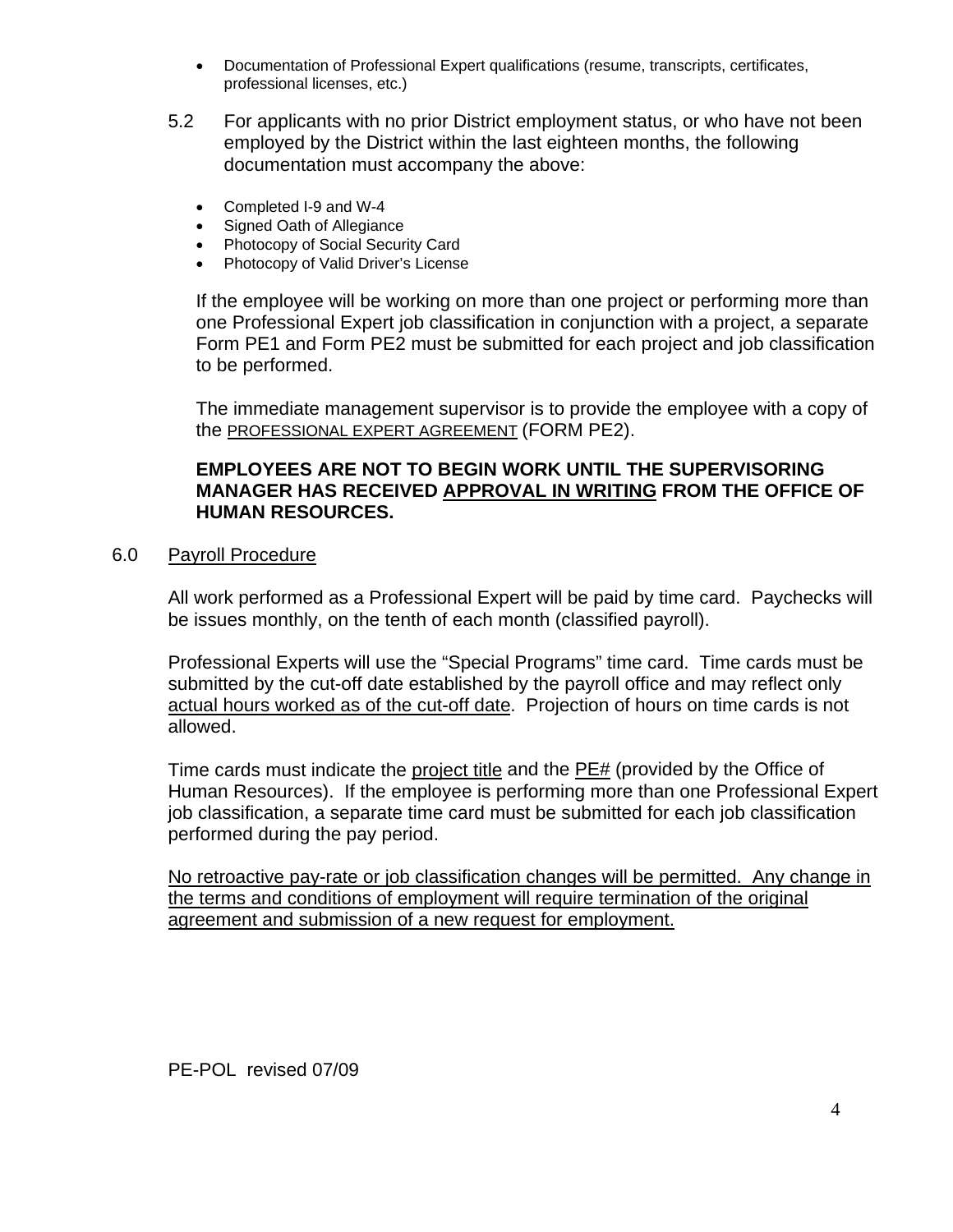#### **TABLE OF ALLOWABLE PROFESSIONAL EXPERT LOAD FOR ADJUNCT FACULTY**

#### **CREDIT INSTRUCTORS**

(Based on 67% Maximum Permissible Semester Load)

|                         | <b>PART-TIME CREDIT TEACHING LOAD</b> | <b>ALLOWABLE CONCURRENT</b><br>PROFESSIONAL EXPERT LOAD<br><b>DURING SAME SEMESTER</b> |                        |
|-------------------------|---------------------------------------|----------------------------------------------------------------------------------------|------------------------|
| <b>LECTURE HOUR</b>     | <b>EQUIVALENT LOAD</b>                | <b>PROF EXPERT</b>                                                                     | <b>EQUIVALENT LOAD</b> |
| <b>EQUIVALENT UNITS</b> | <b>PERCENT</b>                        | <b>HOURS PER WEEK</b>                                                                  | <b>PERCENT</b>         |
| 1.00                    | 6.67                                  | $\overline{24}$                                                                        | 60.33                  |
| 1.25                    | 8.33                                  | 23                                                                                     | 58.67                  |
| 1.50                    | 10.00                                 | 22                                                                                     | 57.00                  |
| 1.75                    | 11.67                                 | 22                                                                                     | 55.33                  |
| 2.00                    | 13.33                                 | 21                                                                                     | 53.67                  |
| 2.25                    | 15.00                                 | 20                                                                                     | 52.00                  |
| 2.50                    | 16.67                                 | 20                                                                                     | 50.33                  |
| 2.75                    | 18.33                                 | $\overline{19}$                                                                        | 48.67                  |
| 3.00                    | 20.00                                 | $\overline{18}$                                                                        | 47.00                  |
| 3.25                    | $\overline{2}$ 1.67                   | $\overline{18}$                                                                        | 45.33                  |
| 3.50                    | 23.33                                 | $\overline{17}$                                                                        | 43.67                  |
| 3.75                    | 25.00                                 | 16                                                                                     | $\overline{42.00}$     |
| 4.00                    | 26.67                                 | 16                                                                                     | 40.33                  |
| 4.25                    | 28.33                                 | 15                                                                                     | 38.67                  |
| 4.50                    | 30.00                                 | 14                                                                                     | 37.00                  |
| 4.75                    | 31.67                                 | 14                                                                                     | 35.33                  |
| 5.00                    | 33.33                                 | 13                                                                                     | 33.67                  |
| 5.25                    | 35.00                                 | 12                                                                                     | 32.00                  |
| 5.50                    | 36.67                                 | $\overline{12}$                                                                        | 30.33                  |
| 5.75                    | 38.33                                 | 11                                                                                     | 28.67                  |
| 6.00                    | 40.00                                 | 10                                                                                     | 27.00                  |
| 6.25                    | 41.67                                 | 10                                                                                     | 25.33                  |
| 6.50                    | 43.33                                 | $\overline{9}$                                                                         | 23.67                  |
| 6.75                    | 45.00                                 | $\overline{\mathbf{8}}$                                                                | 22.00                  |
| 7.00                    | 46.67                                 | 8                                                                                      | 20.33                  |
| 7.25                    | 48.33                                 | $\overline{\mathbf{7}}$                                                                | 18.67                  |
| 7.50                    | 50.00                                 | 6                                                                                      | 17.00                  |
| 7.75                    | 51.67                                 | 6                                                                                      | 15.33                  |
| 8.00                    | 53.33                                 | $\overline{\mathbf{5}}$                                                                | 13.67                  |
| 8.25                    | 55.00                                 | $\overline{4}$                                                                         | 12.00                  |
| 8.50                    | 56.67                                 | $\overline{\mathbf{4}}$                                                                | 10.33                  |
| 8.75                    | 58.33                                 | $\overline{\mathbf{3}}$                                                                | 8.67                   |
| 9.00                    | 60.00                                 | $\overline{\mathbf{2}}$                                                                | 7.00                   |
| 10.00                   | 66.67                                 |                                                                                        |                        |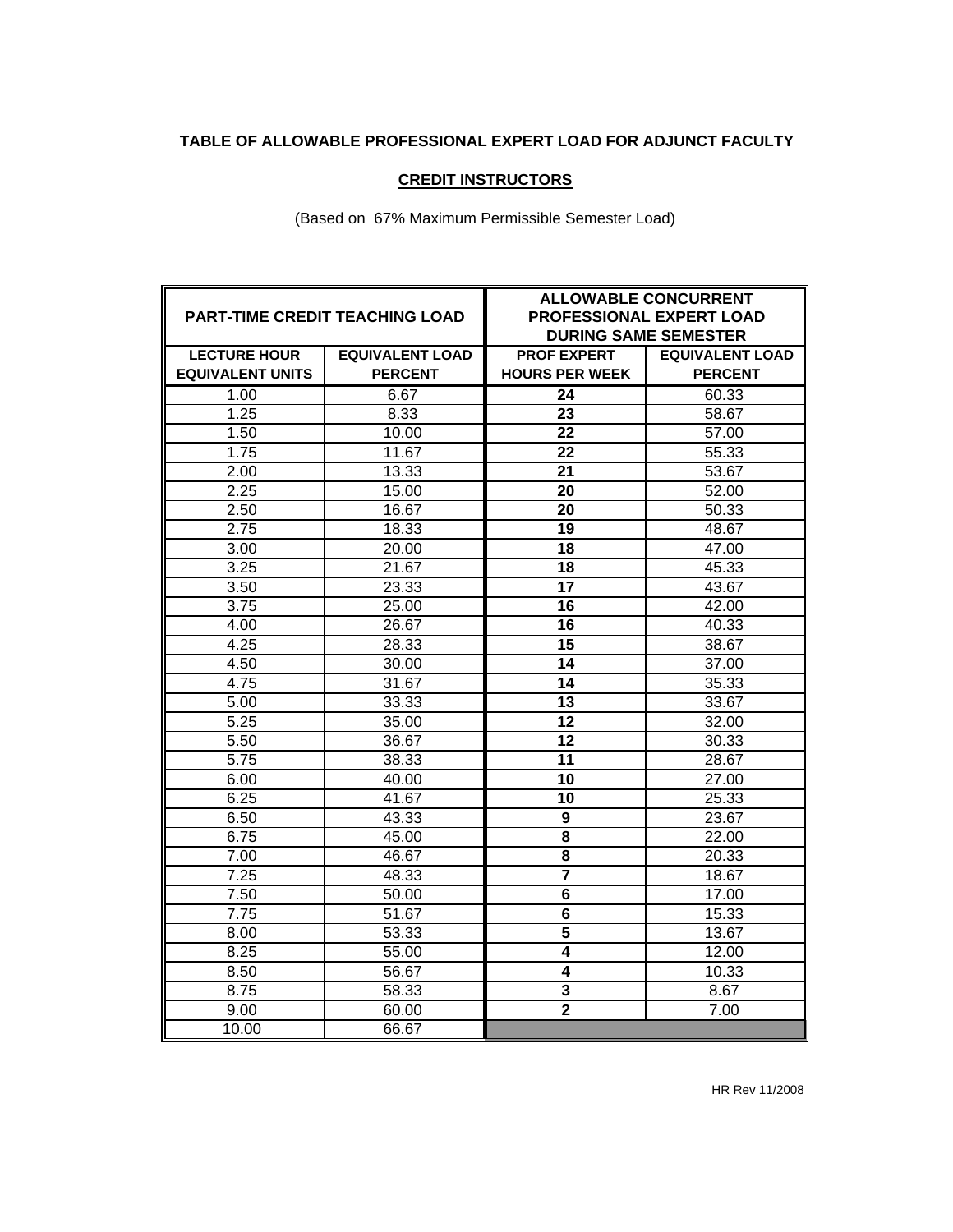#### **TABLE OF ALLOWABLE PROFESSIONAL EXPERT LOAD FOR ADJUNCT FACULTY**

# **SCHOOL OF CONTINUING EDUCATION (NON CREDIT INSTRUCTORS)**

(Based on 67% Maximum Permissible Trimester Load)

| <b>PART-TIME CREDIT TEACHING LOAD</b> |                        | <b>ALLOWABLE CONCURRENT</b><br>PROFESSIONAL EXPERT LOAD<br><b>DURING SAME SEMESTER</b> |                        |
|---------------------------------------|------------------------|----------------------------------------------------------------------------------------|------------------------|
| <b>NONCREDIT TEACHING</b>             | <b>EQUIVALENT LOAD</b> | <b>PROF EXPERT</b>                                                                     | <b>EQUIVALENT LOAD</b> |
| <b>HOURS PER WEEK</b>                 | <b>PERCENT</b>         | <b>HOURS PER WEEK</b>                                                                  | <b>PERCENT</b>         |
| 1.00                                  | 4.00                   | 25                                                                                     | 63.00                  |
| 1.50                                  | 6.00                   | 24                                                                                     | 61.00                  |
| 2.00                                  | 8.00                   | 23                                                                                     | 59.00                  |
| 2.50                                  | 10.00                  | 22                                                                                     | 57.00                  |
| 3.00                                  | 12.00                  | 22                                                                                     | 55.00                  |
| 3.50                                  | 14.00                  | 21                                                                                     | 53.00                  |
| 4.00                                  | 16.00                  | 20                                                                                     | 51.00                  |
| 4.50                                  | 18.00                  | 19                                                                                     | 49.00                  |
| 5.00                                  | 20.00                  | 18                                                                                     | 47.00                  |
| 5.50                                  | 22.00                  | 18                                                                                     | 45.00                  |
| 6.00                                  | 24.00                  | $\overline{17}$                                                                        | 43.00                  |
| 6.50                                  | 26.00                  | 16                                                                                     | 41.00                  |
| 7.00                                  | 28.00                  | 15                                                                                     | 39.00                  |
| 7.50                                  | 30.00                  | 14                                                                                     | 37.00                  |
| 8.00                                  | 32.00                  | 14                                                                                     | 35.00                  |
| 8.50                                  | 34.00                  | 13                                                                                     | 33.00                  |
| 9.00                                  | 36.00                  | 12                                                                                     | 31.00                  |
| 9.50                                  | 38.00                  | 11                                                                                     | 29.00                  |
| 10.00                                 | 40.00                  | 10                                                                                     | 27.00                  |
| 10.50                                 | 42.00                  | 10                                                                                     | 25.00                  |
| 11.00                                 | 44.00                  | 9                                                                                      | 23.00                  |
| 11.50                                 | 46.00                  | 8                                                                                      | 21.00                  |
| 12.00                                 | 48.00                  | $\overline{7}$                                                                         | 19.00                  |
| 12.50                                 | 50.00                  | 6                                                                                      | 17.00                  |
| 13.00                                 | 52.00                  | 6                                                                                      | 15.00                  |
| 13.50                                 | 54.00                  | 5                                                                                      | 13.00                  |
| 14.00                                 | 56.00                  | $\boldsymbol{4}$                                                                       | 11.00                  |
| 14.50                                 | 58.00                  | $\overline{\mathbf{3}}$                                                                | 9.00                   |
| 15.00                                 | 60.00                  | $\overline{\mathbf{2}}$                                                                | 7.00                   |
| 15.50                                 | 62.00                  | $\overline{2}$                                                                         | 5.00                   |
| 16.00                                 | 64.00                  | $\mathbf{1}$                                                                           | 3.00                   |
| 16.50                                 | 66.00                  |                                                                                        |                        |